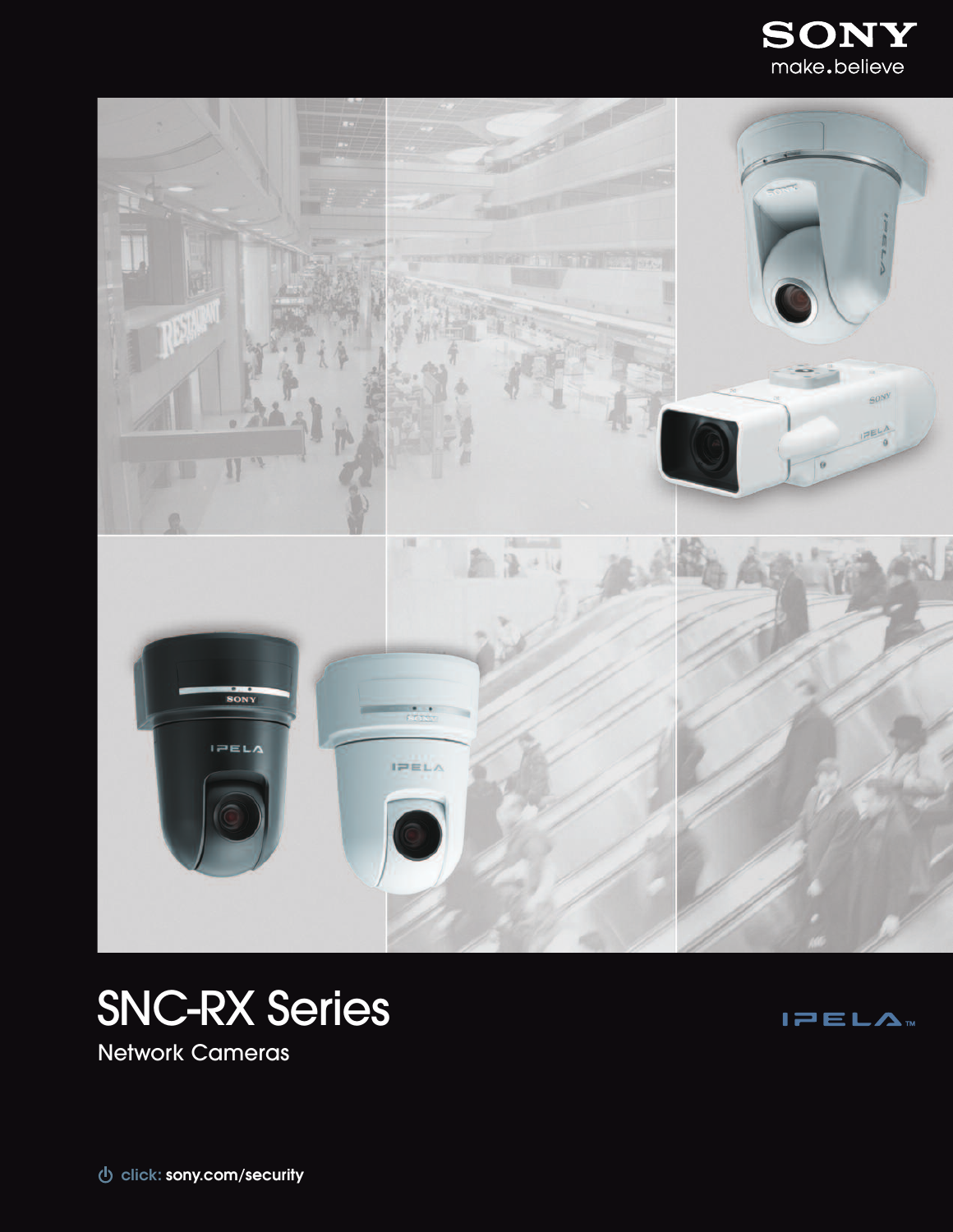

# Intelligent and Feature Rich – Sony High-Performance Multi-Codec Network Cameras Deliver Efficient 24/7 **Monitoring**

The SNC-RX Series, SNC-RZ50, and SNC-CS50 are part of Sony's third generation Network Camera series that support "Intelligent Video Analytics."\*1 This efficient and intelligent processing method can provide greater operational efficiency and a high level of security.

These cameras incorporate advanced compression technologies to transmit image data in three different formats: JPEG, MPEG-4, and H.264. Users can choose any of these compression formats to match their system's network environment and application requirements. What's more, these third-generation cameras can simultaneously stream JPEG and MPEG-4 data for even greater operational flexibility.

These Sony cameras employ robust detection methods - Intelligent Motion Detection (IMD) and Intelligent Object Detection (IOD) to maximize the efficiency of the monitoring system. Object'tags'(or IDs) and associated position data are created within the cameras. This data – also called metadata – can be streamed independently or along with video over a network to work in conjunction with rules or filters (such as virtual borderlines) defined in application software to perform actions such as initiating alarms or beginning to record. This rules-based processing can minimize server workload, network bandwidth, and storage requirements. In addition, a number of other convenient features have been incorporated into these cameras to meet your needs such as, a Day/Night function,Voice Alert, Privacy Zone Masking, and wireless capability.

With their built-in intelligence and rich features, the Sony multi-codec cameras are ideal for a wide variety of surveillance and monitoring applications.

<sup>\*1</sup> Intelligent video analytics is available when these cameras are used in conjunction with the Sony Network Recorders the NSR Series Ver. 4.0 or higher, the Sony Intelligent Monitoring Software IMZ-RS400 Series Ver. 4.0 or higher, or third party hardware and software designed to operate with these cameras to perform video analytics.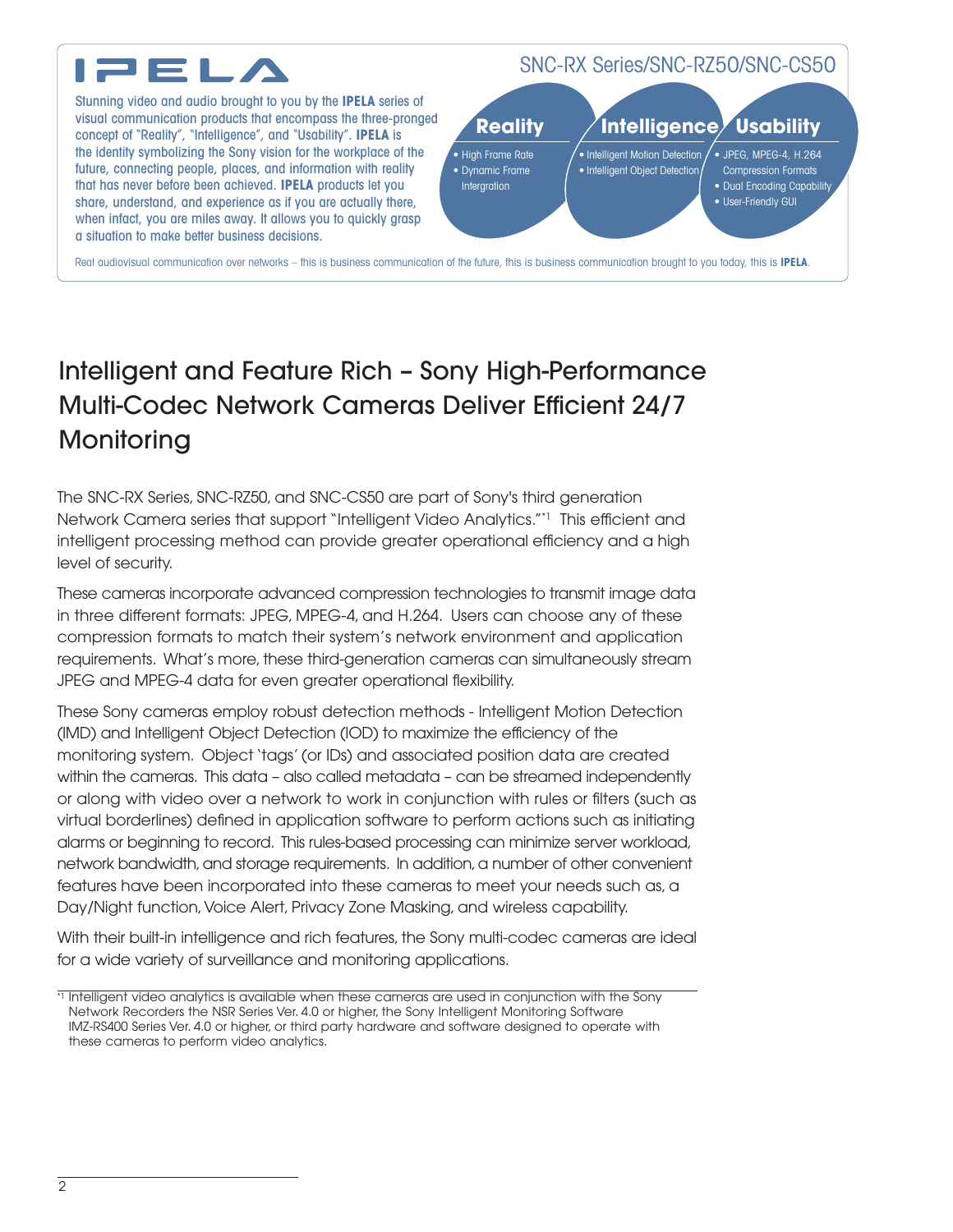# SNC-RX Series

The SNC-RX Series has a high-speed 360° endless panning (or rotation) capability, which allows users to precisely capture almost any object surrounding the camera. In addition, by employing a  $1/4$ -type Exwave HAD<sup>M</sup> CCD, the camera delivers exceptional picture quality for any remote monitoring application, even in low-light conditions.



# SNC-RZ50

The SNC-RZ50 is a compact PTZ network camera that allows users to monitor a wide viewing area thanks to pan and tilt ranges of 340° and 115°, respectively. The camera also has an image-flip function for desktop use and supports the Dynamic Domain Name System (DDNS) for use over the Internet – making it ideal for a number of different monitoring applications.

## SNC-CS50

The SNC-CS50 is a fixed-type network camera that incorporates the latest 1/3-type CCD with SuperExwave<sup>™</sup> Technology. The minimum illumination is 0.4 lx in color and 0.04 lx in black and white (B/W), providing high-contrast images even in low-light conditions. The camera also comes equipped with a vari-focal zoom lens that covers a wide range of horizontal viewing angles (35° to 94°).



# FEATURES

## The DEPA Platform – Intelligent Video Analytics



The DEPA™ solution is a combined function of the camera intelligence incorporated in the SNC-RX Series, SNC-RZ50, and SNC-CS50 and the rules or filters on the recorder or software to determine what is to be recorded or when to trigger an alarm. When the network cameras perform IMD or IOD,'tagged' objects and their associated metadata, including object position data, are sent to the NSR Series or the IMZ-RS400 Series. These products then use the metadata, together with filters, to analyze any object movement. This method of distributed processing minimizes the server workload, network bandwidth, and storage requirements.



Distributed Enhanced Processing Architecture (DEPA)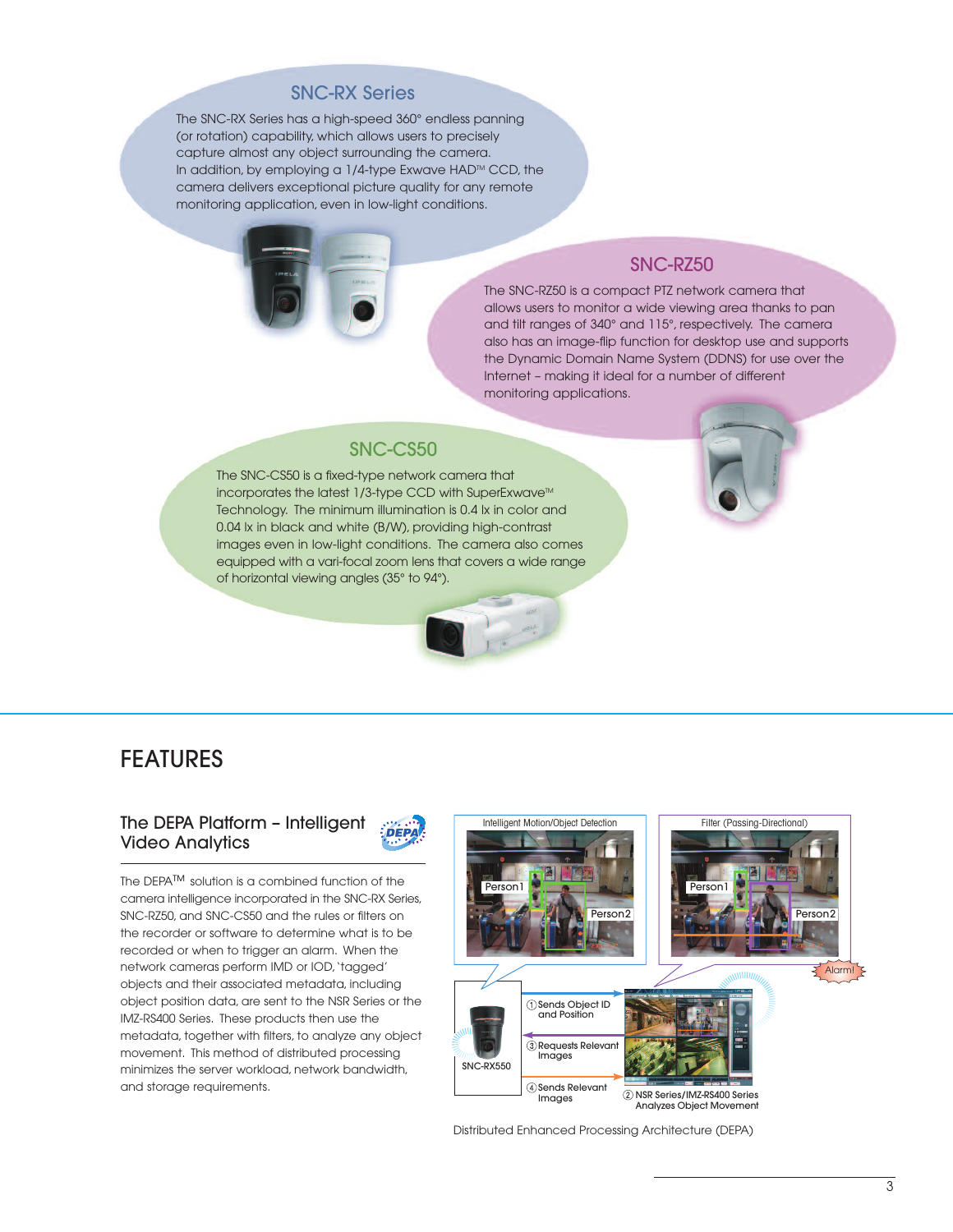# High-Quality Images

### High Frame Rate

These cameras support a maximum frame rate of 30 fps (NTSC)/25 fps (PAL) when the image size is VGA (640 x 480) in both MPEG-4 and JPEG modes, resulting in clear and smooth-moving images. The frame rate can be set to meet your specific network environment and system requirements.

### Dynamic Frame Integration

These cameras incorporate Dynamic Frame Integration (DFI) technology to reproduce clear images for both still and moving objects within an image. DFI technology detects movement within the image and reproduces those areas with minimal blurring, while areas in the image with little or no movement are displayed naturally with minimal jagged edges. This unique algorithm also takes advantage of the interlaced-scanning CCD, which is inherently more sensitive than progressive-scan CCDs and can provide clear images even under low-lighting conditions.



Sony Multi-codec Camera Image







**Conventional** Camera Image

Image Comparison Between a Sony Multi-codec Camera and a Conventional Camera

# JPEG Picture Quality Settings With

## Constant Bitrate Algorithm

Users can preset the JPEG picture quality from among ten levels. In addition, because these cameras incorporate a constant bitrate algorithm, they limit the data bitrate while maintaining high-quality images. This is useful for calculating the required storage capacity and bandwidth during installation.

## Image Stabilizer

The image stabilizer function of these cameras minimizes the appearance of shaky images caused by lowfrequency vibration to provide stable and sharp images. This function is useful for outdoor surveillance and traffic monitoring applications when environmental vibration effects such as wind are common.



Wide Dynamic Range With DynaView

The SNC-RX570 incorporates DynaView™ technology, which dramatically improves camera dynamic range by 128 times when compared to conventional cameras. This results in clear image reproduction, even in extreme high-contrast environments. The camera captures the same image twice – first with a normal shutter speed, and then with a high shutter speed. The dark areas captured at normal shutter speed and the bright areas captured at high shutter speed are then combined into one image using an advanced DSP LSI. Additionally, as these highcontrast scenes may have different lighting

conditions, two white balance circuits are employed – one for normal shutter speed and the other for high shutter speed. This advanced technique reproduces

high-contrast images with proper color.

**Technology** 

 $SNC-RX570$ 

<SNC-RX570 Camera Image> (simulated images)

DynaView Technology

## Powerful and Versatile Zoom Capability SNC-RX Series SNC-RZ50

The SNC-RX570 incorporates a powerful 36x optical zoom lens, allowing for a zoom capability of up to 432x when used in combination with its 12x digital zoom. The SNC-RX550 and SNC-RZ50 incorporate a 26x optical zoom lens and the SNC-RX530 incorporates an 18x optical zoom lens.

Users can choose a camera that has the appropriate zoom ratio for their specific application requirements.



36x Optical Zoom

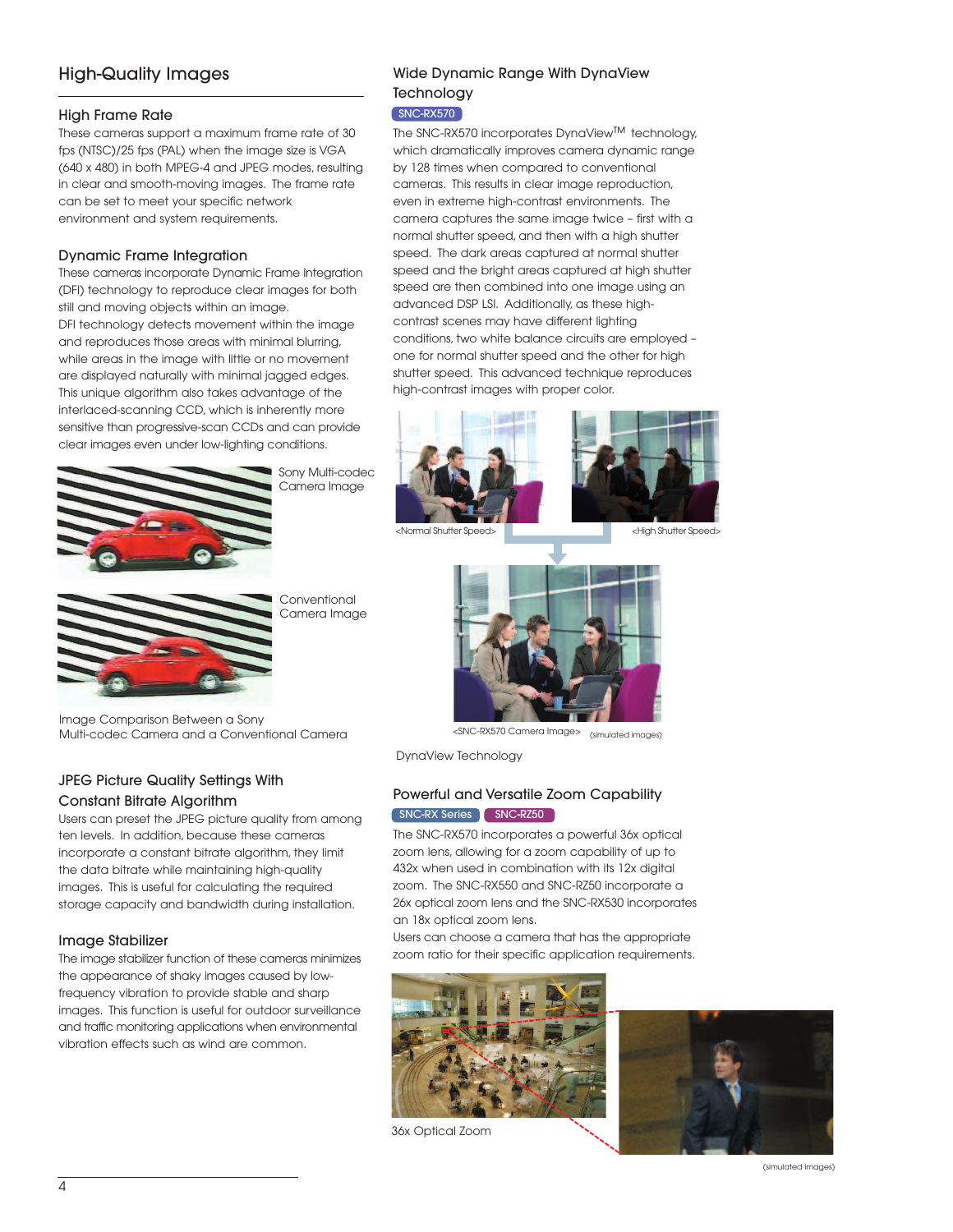## Operational Flexibility

### Selectable JPEG, MPEG-4, H.264 Compression Formats

These multi-codec cameras support three compression formats, JPEG, MPEG-4, and H.264. The "industry standard" JPEG compression format can be selected when high-quality still images are preferred. MPEG-4 provides clear moving images efficiently over networks when bandwidth is limited. For more efficient compression, when bandwidth is even more limited, the H.264 compression format, which is approximately twice as efficient as MPEG-4, is also available.

#### Dual Encoding Capability

With a dual encoding capability, these cameras can generate both MPEG-4 and JPEG images simultaneously. For example, you can set up your system to transfer MPEG-4 images over a WAN or an Internet VPN, where network bandwidth is limited, while storing high-resolution JPEG images on a server configured on the LAN.



#### Wireless Capability

These cameras support IEEE802.11g<sup>\*2</sup> and IEEE802.11b compliant Wireless LAN Cards. In addition, the optional SNCA-AN1 External Antenna can be used to transmit wireless signals over a longer distance. A wireless system configuration can save you time and money during installation.

\*2 When the SNCA-CFW5 (IEEE802.11g/11b Wireless LAN Card) is used with the SNC-RX Series and SNC-CS50, the typical transfer rate is approximately 3 Mb/s. When used with the SNC-RZ50, the typical transfer rate is approximately 9 Mb/s when using the CF Card slot and approximately 3 Mb/s when using the PC Card slot.

#### "Day/Night" Function

These cameras can switch from day mode (Color) to night mode (B/W) by replacing the camera's infrared cut filter with a clear filter. Users can toggle between the two modes, manually, on a predefined schedule, using an external sensor, or automatically in response to surrounding light conditions. When these cameras are in night mode, they are sensitive to near-IR illuminators, allowing them to operate even in zero lx<sup>\*3</sup> conditions.

\*3 Zero lx means absence of visible light to the naked eye.

#### Bi-Directional Audio

Users can connect an external microphone to these cameras in order to pick up audio from a preferred location. These cameras are also equipped with a speaker output, enabling users to send an alert or make an announcement from a remote location – significantly expanding the possibilities of their monitoring applications.

#### Voice Alert

The Voice Alert function allows users to upload up to three pre-recorded audio files to these cameras, for playback upon an alarm trigger or on a pre-specified time schedule.

## High Level of Security

#### Intelligent Motion Detection

The built-in IMD function can trigger a variety of actions such as the storage and transfer of images or can trigger an external device through its output relays. False alarms caused by noise and repeated motion patterns are minimized thanks to an advanced Sony algorithm. Plus, when used in conjunction with DEPA-enabled recorders or software, a multitude of filter functions is available to actuate triggers based on more specific movement.

#### Intelligent Object Detection\*4

These cameras can detect objects that have been abandoned or have become stationary for a specified duration. Up to four detection ares can be designnated. This feature is useful for detecting suspicious objects left in public places, or for detecting stalled cars or accidents on the road. Like IMD, filters can be used when configured with DEPAenabled products.

\*4 The intelligent object detection function and the intelligent motion detection function cannot be used simultaneously.

#### Sensor IN/Alarm OUT Ports

Equipped with two sensor inputs, these cameras can receive triggers from external sensors. Two alarm outputs can also be used to trigger other devices to perform a variety of actions.

#### Pre-/Post-Alarm Image Storage

These cameras are capable of storing both pre-and post-alarm images on 16 MB of built-in memory or on removable storage media.

#### Image Transfer Using FTP/SMTP\*5

All of the pre-/post-alarm images stored at the time of an alarm event can be transferred to an FTP server for viewing at a later time. Also, a still image generated at the time of an alarm event can be sent to a designated e-mail address.

\*5 All images transferred using SMTP are in JPEG format.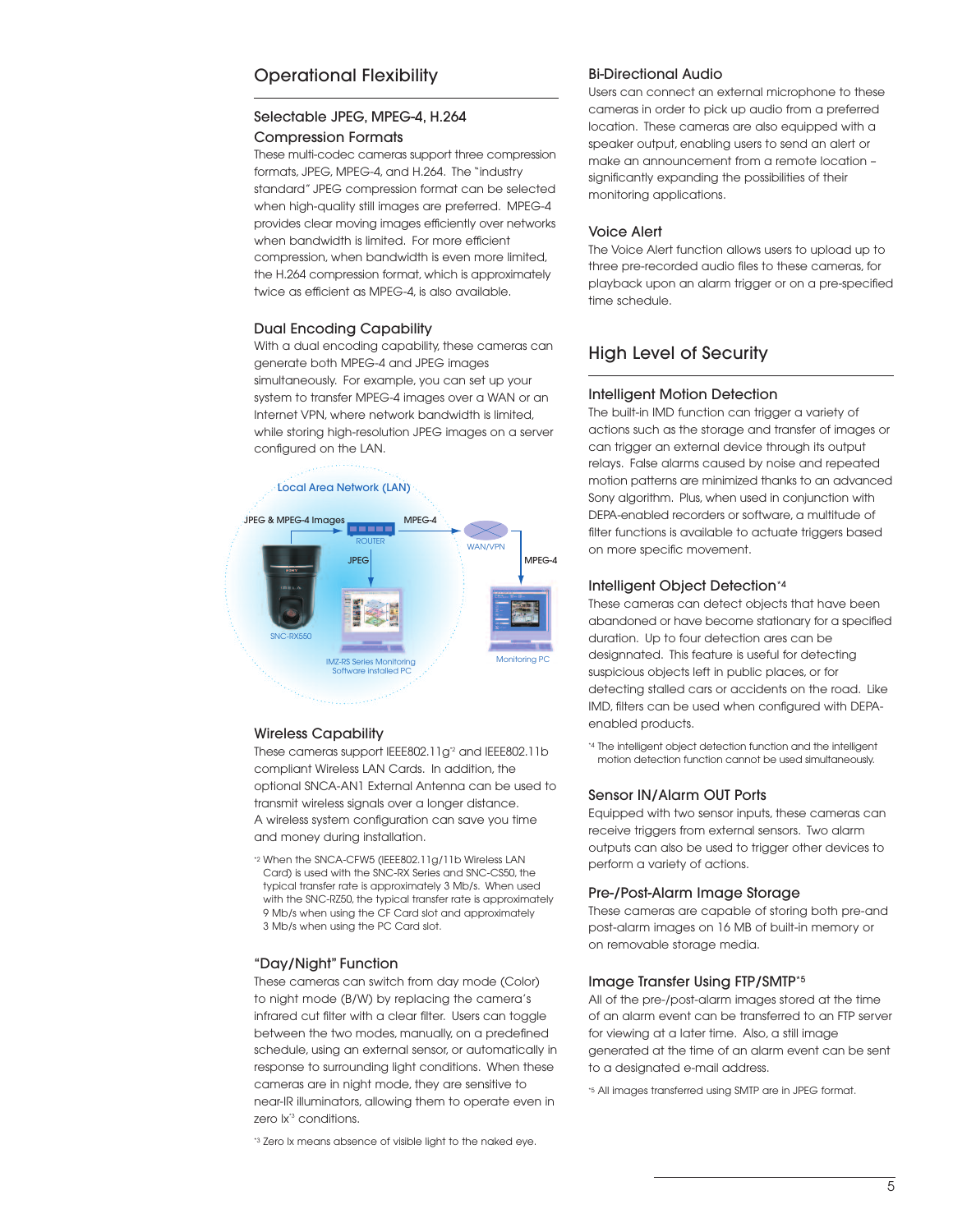# Network Features

### Adaptive Rate Control

In order to control QoS (Quality of Service) levels over a network, these cameras employ an adaptive rate control (ARC) function. ARC automatically varies the video bit-transfer rate to meet changing network conditions and selects the most appropriate frame rates, thus preventing video breakup.

#### Simultaneous Access

Up to 20 users can simultaneously access these cameras and monitor images separately.

### Multicasting Capability

When configured with a multicast router, these cameras can efficiently stream MPEG-4 and H.246 video and audio to a large number of users.

#### DDNS Support<sup>\*6</sup>

#### SNC-RZ50

Because the SNC-RZ50 supports DDNS, a unique host name can be assigned to the camera when using a dynamic IP address over the Internet.

\*6 Requires registration at the following site: www.snccam.net

# Network Security Features

#### IEEE802.1X Compliant

These cameras support IEEE802.1X port-based network access control. This means they can be integrated to a network environment that uses the IEEE802.1X client-authorization protocol for security purposes. This feature can be used on both wiredand wireless-connections.

## SSL Compliant

#### SNC-RZ50

The SNC-RZ50 supports the SSL protocol for encrypting data, to enable secure data transmission over networks.

# Versatile Interfaces

#### Analog Composite Video Output

These cameras can output an analog composite video signal via the BNC connector. This feature is ideal for local video recording or monitoring. Also, the analog composite video signal provides a high-horizontal resolution ranging from 450 to 540 TV lines depending on the model, delivering amazingly clear and detailed images.

# RS-232C Interface

#### Transparency Function:

These cameras have a transparency function that allows external equipment connected via the RS-232C interface to be controlled or monitored, by a PC over a network.

#### VISCA<sup>™</sup> Protocol:

#### SNC-RX Series SNC-RZ50

The SNC-RX Series and the SNC-RZ50 can interface with external control equipment using the Sony VISCA protocol. This configuration allows for local control of Pan/Tilt/Zoom and adjustment of camera settings.

# Other Convenient Features

## Date/Time Superimposition

The date and time of recorded images can be superimposed on the video while it is being monitored and recorded. This feature is ideal not only for easily identifying the exact date and time of an event during playback, but because the information becomes part of the video image, it is also useful when providing video evidence to authorities.

### File Export to Various Removable Media

The SNC multi-codec cameras are equipped with a PC card slot and/or other removable media slots, allowing users to store images on removable media as required.

### Privacy Zone Masking Functions\*7 Spherical Privacy Zone Masking: SNC-RX Series SNC-RZ50

This technology allows masked areas to be interlocked with the camera's Pan/Tilt/Zoom movements regardless of the camera angle or even if it is circling. Up to eight unwanted or prohibited areas within an image can be masked precisely and appropriately.

#### Privacy Zone Masking:

#### SNC-CS50

Up to seven unwanted or prohibited areas within an image can be masked.

\*7 Supplied "SNC Privacy Masking Tool" software is required to set masking areas.

## Mechanical "Auto-Flip" Function **SNC-RX Series**

The SNC-RX Series combines a 90-degree tilt capability with 360-degree rotation to track subjects passing beneath it. First, the camera tilts down 90 degrees until the subject is directly beneath it. Then it rotates 180 degrees, and tilts back up to track the subject as it moves away. This combination of moves is known as the Auto-Flip function.

### 24 V AC, 12 V DC, or PoE Operation SNC-CS50

The SNC-CS50 offers a choice of three types of power: 24 V AC, 12 V DC, or PoE (Power-over-Ethernet, IEEE 802.3af). The camera automatically adapts to the applied power source for fast and effective operation.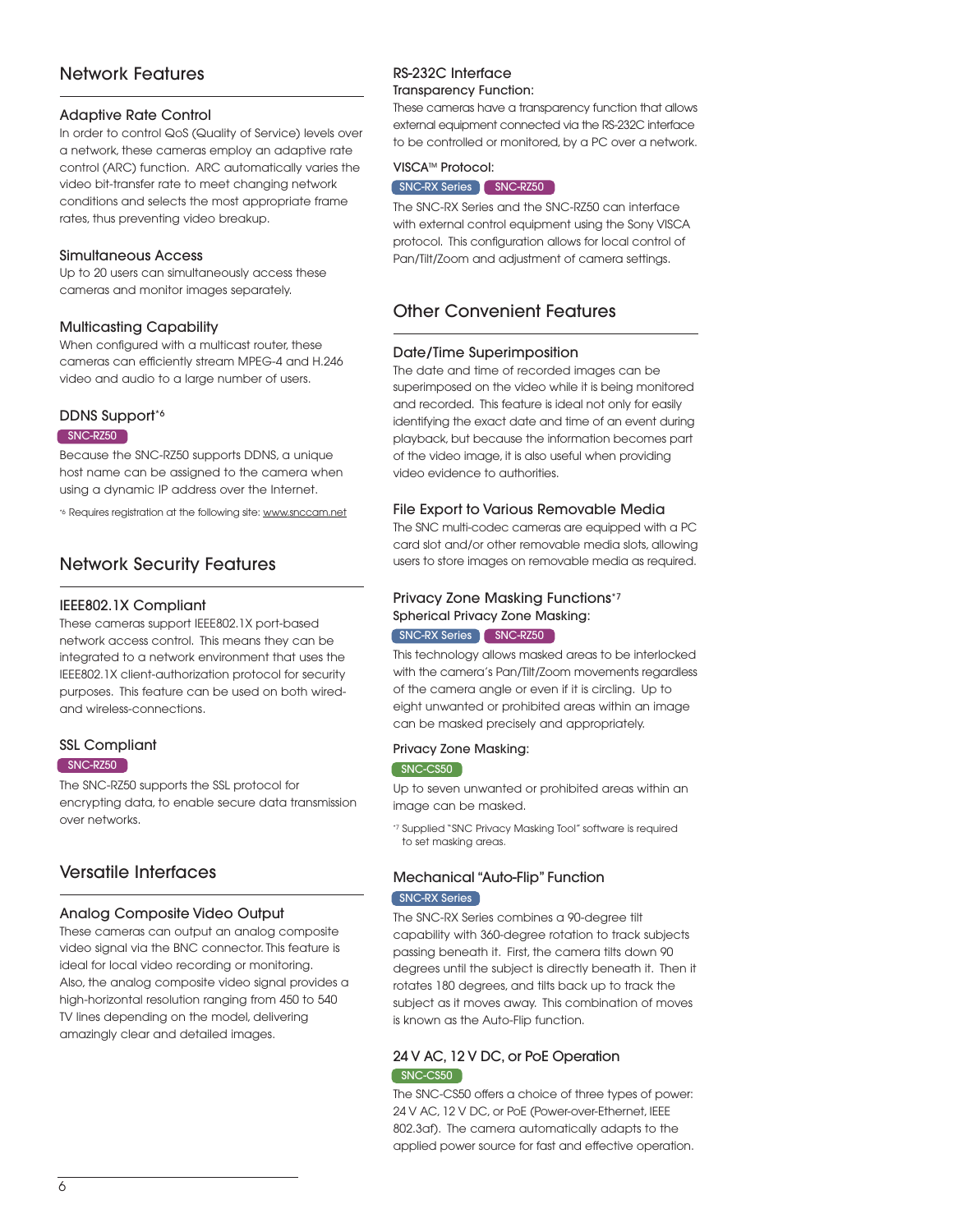# OPTIONAL ACCESSORIES



# SYSTEM CONFIGURATIONS



\* The SNC-RX Series and SNC-CS50 requires a PC card adaptor to use the SNCA-CFW5/SNCA-CFW1.

# REAR PANELS



SNC-RX Series





SNC-RZ50

SNC-CS50